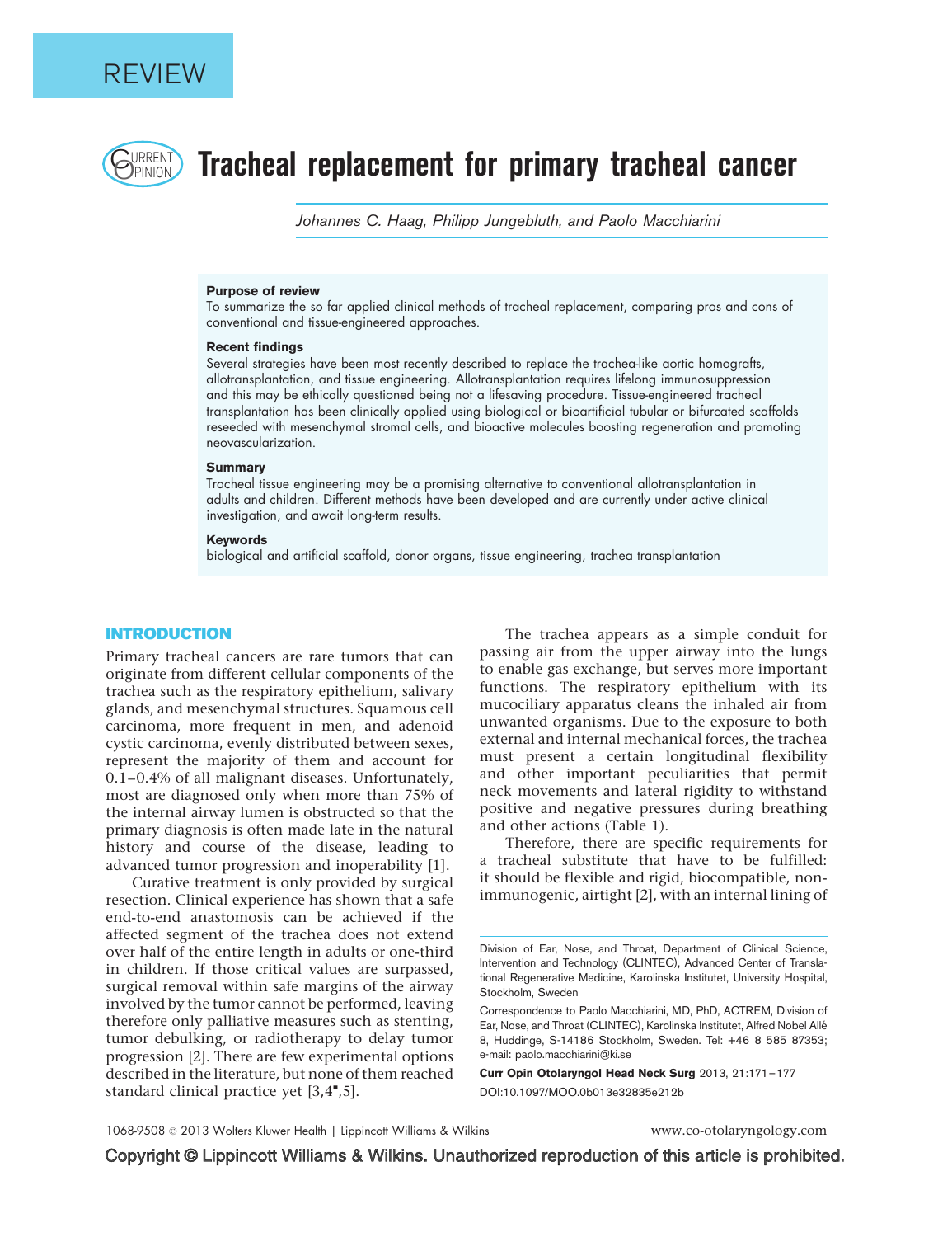# KEY POINTS

- The basic principles of tissue engineering are as follows: natural or synthetic scaffold, cells, bioreactor, and bioactive molecules/factors.
- Tissue engineering provides promising alternatives to conventional transplantation and can avoid the need of donor organs and immunosuppression.
- Synthetic scaffolds could be custom-made and rapidly produced; however, novel strategies are necessary to protect material from contamination and necrosis.
- New guidelines and paradigms for transplantation medicine must be formulated in order to address the ongoing questions and ethical concerns regarding the handling of tissue-engineered tissues/organs.

cells to prevent infection [\[6\]](#page-6-0) and sufficient vascularization to avoid graft necrosis. Furthermore, pediatric grafts should parallel the somatic growth once implanted. Unfortunately, the trachea lacks a well outlined vascular supply but is provided by a delicate network of vessels, which originate from the right inferior thyroid and bronchial arteries [\[1\].](#page-5-0) This represents a major challenge to achieving sufficient vascular support, especially during allogenic replacement.

## Allotransplantation of a trachea

The first ever case describing a tracheal allogenic transplant in humans was published in 1979 by Rose et al. [\[7\].](#page-6-0) A cadaveric tracheal graft was transplanted first heterotopically into the sternocleidomastoid muscle to provide revascularization (for 3 weeks) and then orthotopically repositioned with the resulting vascularized muscular section. In 1993, Levashov et al. [\[8\]](#page-6-0) described a second case by doing

| Table 1. Biomechanical characteristics of bioartificial<br>scaffolds required to mimic human neck movements |                                                                                                         |  |  |
|-------------------------------------------------------------------------------------------------------------|---------------------------------------------------------------------------------------------------------|--|--|
| Requested testing                                                                                           | <b>End limits</b>                                                                                       |  |  |
| Flexion-extension bending                                                                                   | Flexion to $70^{\circ}$ and extension to<br>$60^{\circ}$ with an expected strain<br>$\lim$ it of $40\%$ |  |  |
| Axial tension/compression                                                                                   | Strain limits, 40% for tension and<br>20% for compression                                               |  |  |
| Right/left lateral bending                                                                                  | $\pm 48^{\circ}$ with an expected strain limit<br>of 40%                                                |  |  |
| Right/left axial rotation<br>$@0°$ flexion                                                                  | $+7.5^\circ$                                                                                            |  |  |
| Right/left axial rotation<br>$@$ $0°$ max flexion                                                           | $+70^\circ$                                                                                             |  |  |

a single-stage transplantation using omentopexy to provide indirect vascularization and immunosuppression. The presented cases seemed promising by that time, despite the absence of any evidence or proof of allograft functionality and viability. Ten years later, Klepetko et al. [\[9\]](#page-6-0) demonstrated successful heterotopic revascularization in the omentum of an allogenic tracheal graft with maintained structural and functional integrity. The importance of a combined arterial and venous revascularization for the survival of long segmental allogenic tracheal grafts was first described by Macchiarini et al. [\[10\]](#page-6-0) in a pig model. Tintinago et al. [\[11\]](#page-6-0) confirmed the findings later in a clinical case of an 18-year-old male patient.

Unfortunately, allogenic strategies depend on lifelong immunosuppression that leads to side-effects and also puts patients with malignancies at a higher risk [\[2\]](#page-5-0). In contrast to early reports, the epithelial cells and chondrocytes of the trachea have an immunocompetent function [\[12\]](#page-6-0), and trigger acute or chronic rejection. Methods such as cryopreservation, irradiation, or detergent enzymatic treatment have been utilized to reduce this immunocompetence of the graft but with adverse effects [\[13–17\].](#page-6-0) These methods can result in a mechanical and structural impairment with subsequent alteration of cell engraftment and mechanical strength. Aside from some documented clinical transplantations of cryopreserved allografts, there are 131 worldwide cases described using chemical fixated allografts both in children and adults [\[18\]](#page-6-0). Despite this large number of allotransplantations, only one patient suffered from a malignancy (adenoid cystic carcinoma) and postoperative outcome was poor. Moreover, this method relies on the posterior wall of the recipient to reconstruct the trachea. This makes its application for circumferential extended malignancies inappropriate. In addition to that, the method requires the placement of a stent and longlasting preoperative graft processing  $(\sim 70 \text{ days})$ . Another method to replace the trachea has been reported by Wurtz et al. [\[19,20\].](#page-6-0) The authors described the use of an aortic homograft combined with a permanent intraluminal stent to support the structural integrity. The long-term follow-up was promising from the oncological point of view. However, no cartilage-ring formation could be seen which resulted in permanent stenting to give the graft structural support [\[20,21\].](#page-6-0)

All methods described so far required either continuous stenting, which is associated to chronic infections and graft contamination, donor-organ and immunosuppressive therapy to avoid rejection, or complex graft production. To overcome those hurdles, an alternative for conventional tracheal transplantation may be tissue engineering.

172 www.co-otolaryngology.com

• Number 2 • April 2013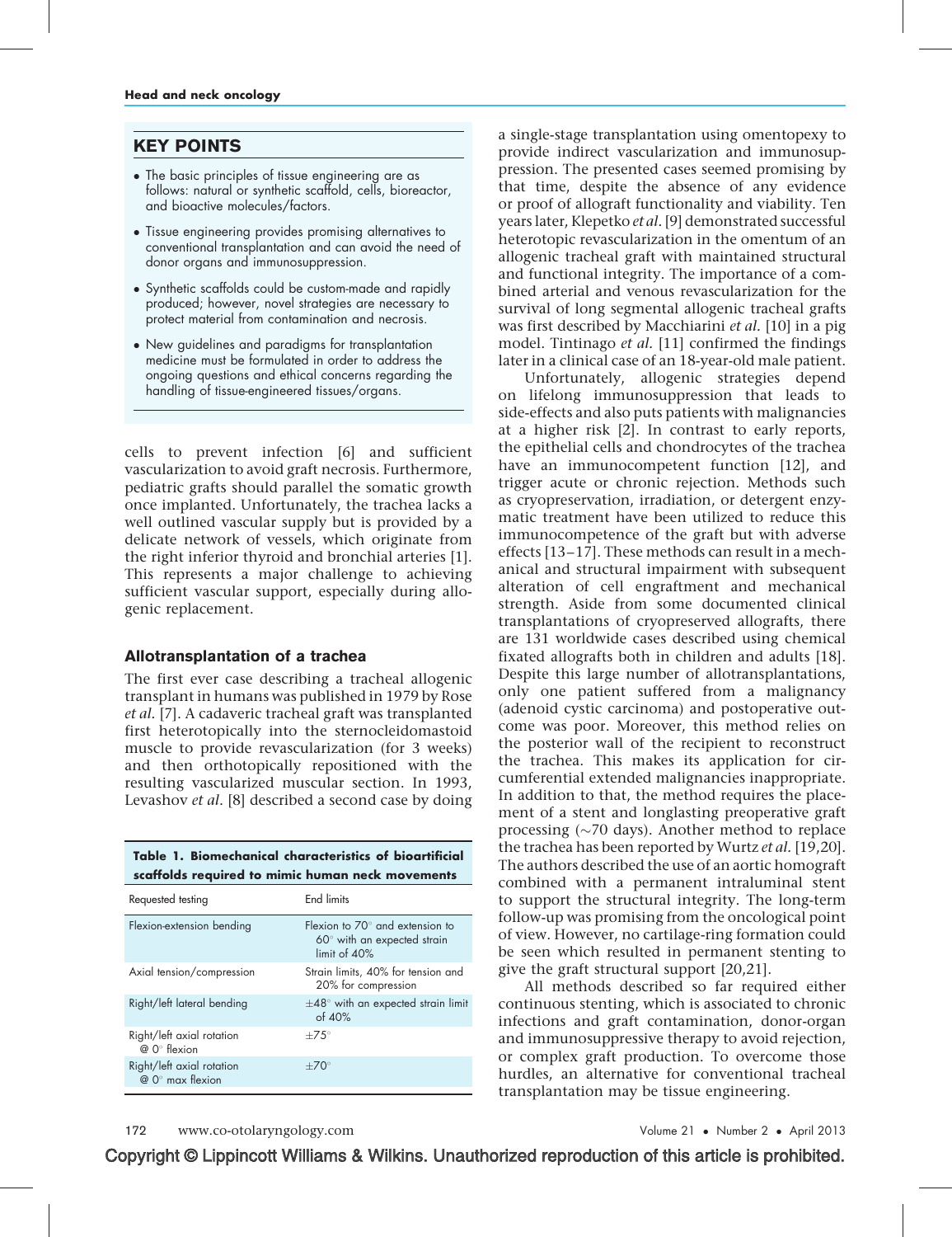#### TISSUE ENGINEERING

Tissue engineering demonstrated its feasibility in experimental but also in the clinical setting. Aside from the trachea, early clinical data are available for the bladder, blood vessels, cartilage, skin, and heart valves. Tissue engineering can be applied to reconstruct damaged tissues and/or restore organs' function. Basically four different components are combined in tissue engineering: cells (either autologous or allogenic); a biological or synthetic-based scaffold; a bioreactor (in vitro or in vivo); and lastly bioactive molecules/factors to enhance and support the endogenous regenerative capacity. Below we will provide an in-depth understanding of how the different components integrate toward tissue engineering.

## Cells

A variety of cell types may potentially be used for tracheal tissue engineering. Currently, some have only been in the experimental phase such as embryonic stem cells (ESCs) and induced pluripotent stem cells (iPSCs). However, adult stem cells such as amniotic fluid stem cells, fat-derived or bone marrow-derived mesenchymal stem cells (MSCs), and terminally differentiated cells (such as epithelial, chondrocytes, endothelial, and muscle cells) have already been clinically applied. The easy availability of these adult stromal cells and differentiated cell types can provide an in-vitro setting to investigate the mobilization of endogenous progenitor cells to enrich the in-vivo repopulation of the transplanted graft. In a clinical setting, mononuclear cells which include the mesenchymal subfraction [\[4](#page-6-0)"[\]](#page-6-0) and epithelial and/ or chondrocytes [\[3,5,22\]](#page-6-0) are of particular interest because they have low ethical implications, are easily available and, most importantly, are of autologous origin, which eliminates the need for lifelong immune-suppressants (Table 2).

#### Scaffold

The ideal scaffold should be nonimmunogenic, nontoxic, noncarcinogenic, and be able to allow cell adhesion and proliferation. As the trachea also has more specific characteristics such as air-tight and liquid-tight seals as well as adequate structural support (longitudinal flexibility and lateral rigidity) to preserve airway patency and allow rapid epithelialization, it is important that these scaffolds also maintain all anatomical and functional properties of the trachea. The optimal scaffold architecture should also mimic the target tissue microenvironment and maintain tissue-specific mechanical characteristics. There is an assortment of scaffolds which can be based on natural matrix, decellularized [\[22,23\],](#page-6-0) cryopreserved organs/tissues, collagen structures [\[24\]](#page-6-0) or are made from synthetic

| Table 2. Types of cells that could potentially be used during tissue-engineered approaches |                                                                |                                                                                                   |                                                              |  |  |
|--------------------------------------------------------------------------------------------|----------------------------------------------------------------|---------------------------------------------------------------------------------------------------|--------------------------------------------------------------|--|--|
| Cell type                                                                                  | Cell source                                                    | Advantages/disadvantages                                                                          | Clinical experience                                          |  |  |
| Pluripotent stem cells                                                                     |                                                                |                                                                                                   |                                                              |  |  |
| Embryonic stem cells (ESCs)                                                                | Embryonic tissue                                               | Pros: pluripotency                                                                                | Only preclinical studies                                     |  |  |
|                                                                                            |                                                                | Cons: allogenic, ethical concerns,<br>possible teratoma formation                                 |                                                              |  |  |
| Induced pluripotent<br>stem cells (iPSC)                                                   | Autologous tissue biopsy,<br>reprogramming required            | Pros: pluripotency, autologous                                                                    | Only preclinical studies                                     |  |  |
|                                                                                            |                                                                | Cons: possible teratoma formation                                                                 |                                                              |  |  |
| Adult stem cells                                                                           |                                                                |                                                                                                   |                                                              |  |  |
| Amniotic fluid/placenta/umbilical<br>cord blood-derived cells                              | Aborted fetal tissue                                           | Pros: multipotency, easy isolation,<br>low risk of teratoma formation,<br>high expansion capacity | Mostly preclinical studies                                   |  |  |
|                                                                                            |                                                                | Cons: tumorgenicity ?                                                                             |                                                              |  |  |
| Mesenchymal stem cells                                                                     | Bone marrow aspiration,<br>peripheral blood,<br>adipose tissue | Pros: multipotency, low-to-moderate<br>risk of dedifferentiation,<br>high-expansion capacity      | Trachea, pulmonary valve,<br>acute graft-versus-host disease |  |  |
|                                                                                            |                                                                | Cons: immunogenicity ?                                                                            |                                                              |  |  |
| Differentiated cells                                                                       |                                                                |                                                                                                   |                                                              |  |  |
|                                                                                            | Tissue biopsy,<br>peripheral blood                             | Pros: no or low risk of teratoma                                                                  | Trachea, bladder, cartilage                                  |  |  |
|                                                                                            |                                                                | Cons: unipotency, immunogenicity<br>(allogenic), limited expansion capacity                       |                                                              |  |  |

1068-9508 2013 Wolters Kluwer Health | Lippincott Williams & Wilkins www.co-otolaryngology.com 173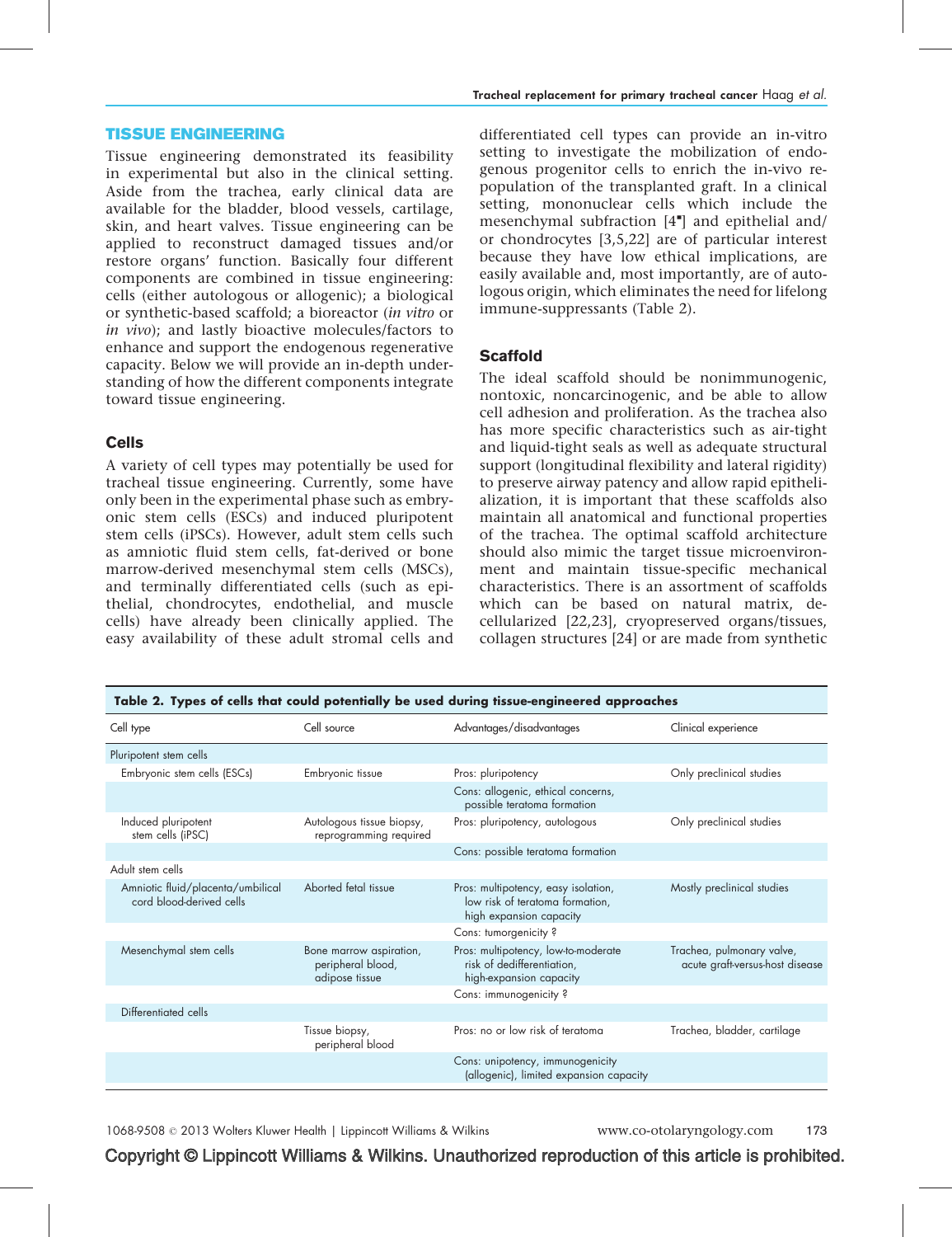biodegradable or nondegradable materials (e.g., polyester urethane, polypropylene mesh, polyethylene glycol-based hydrogel, polyhydroxyacids, poly-e-caprolactone, etc.).

There are various methodologies that are available to engineer a nonimmunogenic scaffold by removing cellular components and major histocompatibility complexes (MHC I/II), such as chemical agents [enzymatic, ionic, nonionic, alkaline, acidic, zwitterionic, chelating, etc.], physical, and mechanical processes (such as agitation, perfusion, etc.). This is essential because it reduces the chances of immunoreaction. Attention must also be paid to the scaffold's mechanical integrity and biocompat-ibility when removing immunogenic particles [\[25](#page-6-0)"[\].](#page-6-0) In particular, the extracellular matrix (ECM) is of vital importance in order to enable the successful repopulation of cells on the scaffold, neo-angiogenesis, and the development of the biotechnological interface.

Currently, using a combination of both natural (e.g., collagen) and synthetic (polymers) substances in developing the scaffold is another possible option for future transplantations [\[26\]](#page-6-0), which can provide novel avenues to this field of tissue engineering [\[27\].](#page-6-0) Cell sheet (scaffold-free) technology is also another clinical alternative solution. The reduction in inflammatory responses and improved integrity were demonstrated by this promising application but the impaired mechanical properties made this method unfeasible for long gap reconstruction.

## **Bioreactor**

Bringing cells and scaffold together will need an environment that mimics the native characteristics of the target tissue. Cell engraftment, proliferation, and differentiation can significantly differ in various surroundings. The bioreactors that are utilized are proposed to mimic the natural environment of the airways. Besides Bader and Macchiarini [\[28\]](#page-6-0) and Jungebluth et al. [\[4](#page-6-0)"[\]](#page-6-0) describing a singlestaged orthotopic approach, Delaere et al. [\[5\]](#page-6-0) recently proposed a multistaged heterotopic in-vivo engineering approach.

## Bioactive molecules

The great progress in the understanding of cells homing and signaling can change the field tremendously. Molecules, growth factors, or proteins can have different impacts on cell migration, differentiation, and guidance of cellular in-growth. These bioactive molecules may be administered in various ways, such as local or systemic injections or intraprocessing delivery. A clinically applied

concept for the trachea has been described by Bader and Macchiarini [\[28\]](#page-6-0) and further investigated by Jungebluth et al. [\[4](#page-6-0)"[\]](#page-6-0) using erythropoietin to reduce inflammatory responses and cell apoptosis, granulocyte colony stimulating factor to mobilize endothelial progenitors, and mesenchymal stem cells and different growth factors to induce cell differentiation on the scaffold. This area should further be investigated because the recent clinical data have provided some evidence of an improved clinical outcome.

#### CLINICAL APPLICATION OF TISSUE-ENGINEERED TRACHEAL GRAFTS

To date, four different tissue-engineered approaches have been transferred into the clinic to replace and/ or reconstruct various tracheal defects and diseases. As the indications differ a lot from each other and there is a lack of long-term outcome data, it is difficult to determine the optimal technique. In 2002, Omori et al. [\[29\]](#page-6-0) transplanted an approximately 50 mm long nonseeded Marlex mesh tube covered by a collagen sponge. Within 2 months, an epithelialization was observed and an improvement of this re-epithelialization was detected after 20 months. However, the replaced length of trachea was not critical and, thus, real clinical benefit is rather unknown.

Walles et al. [\[22\]](#page-6-0) decellularized a porcine jejunum patch with an intact vascular system and then reseeded it with different resident cells. In 2003, the first patient was treated with this method. Since then, the concept has been further developed, even though the basic principles of jejunum decellularization were maintained. However, only small (not-segmental) defects have been treated so far. A potential disadvantage for this technique is the relatively longlasting processing time and low mechanical resilience capacity, and the impossibility to circumferentially replace tracheal segments. Macchiarini et al. [\[3\]](#page-6-0) used in 2008 a decellularized donor trachea with maintained biomechanical characteristics of the native trachea re-seeded with the patient's own epithelial cells and stem cells derived chondrocytes. Since then, nine other patients underwent a tracheal transplantation using a similar approach. Neo-vascularization was induced and supported by mobilizing the omentum and wrapping the graft in situ after implantation. The disadvantage of this method is the long decellularization protocol and the constant need of a donor organ. However, Elliott et al. [\[30](#page-6-0)"[\]](#page-6-0) reported recently the 2 years of follow-up of a successful transplantation in a child using the aforementioned method. Delaere et al. [\[5\]](#page-6-0) used a method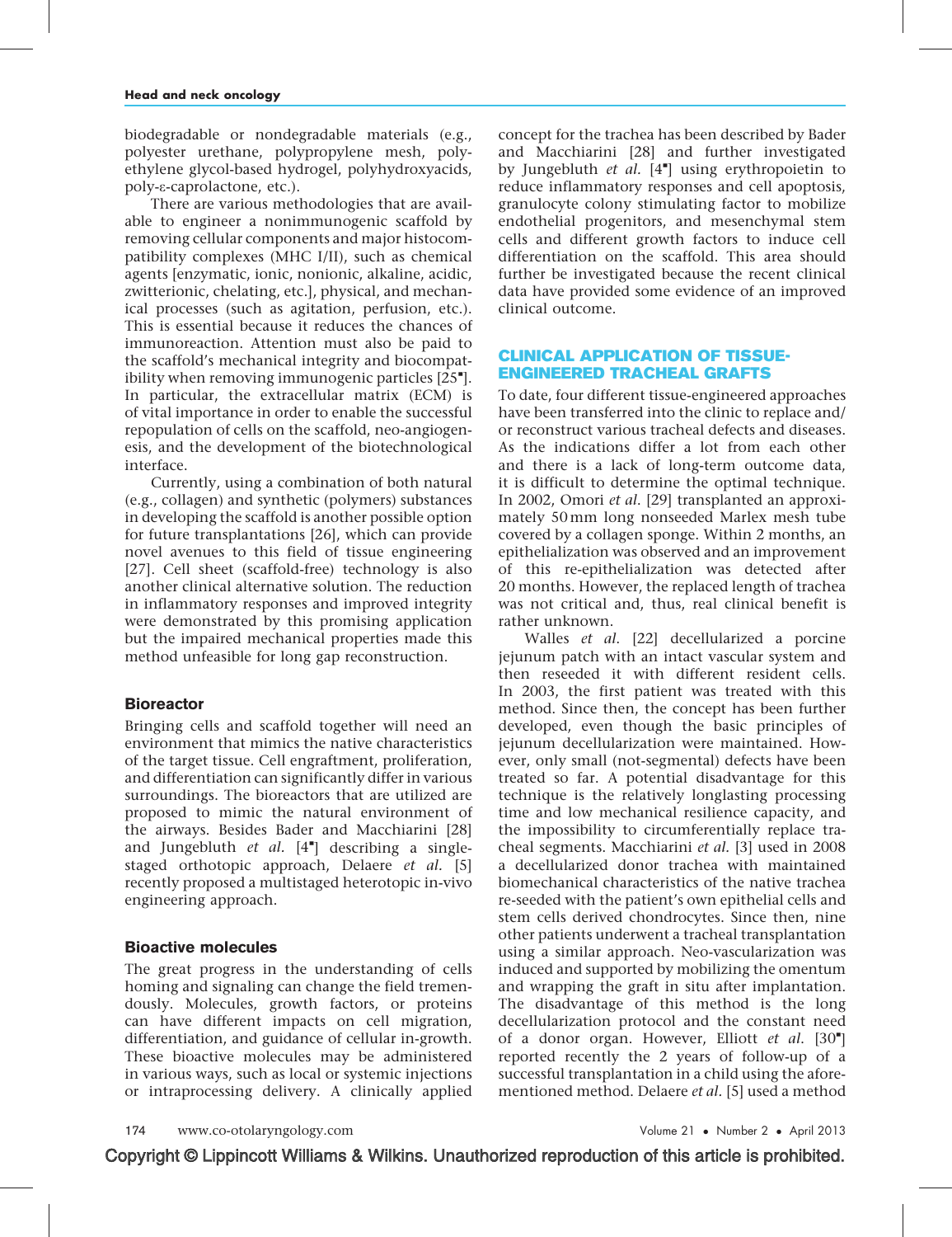| Table 3. Strategies for a tracheal replacement |                                                    |                                       |                                                                                                                               |  |  |
|------------------------------------------------|----------------------------------------------------|---------------------------------------|-------------------------------------------------------------------------------------------------------------------------------|--|--|
| Method                                         | Method                                             | Pros and cons                         | Application field                                                                                                             |  |  |
| Allotransplantation                            | Donor organ                                        |                                       |                                                                                                                               |  |  |
|                                                | Fresh organ                                        | Cons: immunosuppression needed        | Few reports in humans                                                                                                         |  |  |
|                                                | Cryopreserved, irradiated                          | Pros: no immunosuppression            | Few reports in humans                                                                                                         |  |  |
|                                                |                                                    | Cons: initial stenting                |                                                                                                                               |  |  |
|                                                | Chemical fixation                                  | Pros:                                 | 100 adults                                                                                                                    |  |  |
|                                                |                                                    | no immunosuppression                  | 31 children                                                                                                                   |  |  |
|                                                |                                                    | Cons:                                 | only one cancer patient                                                                                                       |  |  |
|                                                |                                                    | relies on local reconstructive tissue |                                                                                                                               |  |  |
|                                                |                                                    | long processing                       |                                                                                                                               |  |  |
|                                                | Fresh aortic allograft                             | Pros: no immunosuppression            | Initial clinical application in<br>six human cases                                                                            |  |  |
|                                                |                                                    | Cons: requires permanent stenting     |                                                                                                                               |  |  |
| Composites                                     | In-vivo allograft epithelialization                | Pros:                                 |                                                                                                                               |  |  |
|                                                |                                                    | no long-term immunosuppression        | Initial clinical cases                                                                                                        |  |  |
|                                                |                                                    | Cons:                                 |                                                                                                                               |  |  |
|                                                |                                                    | relies on a donor trachea             |                                                                                                                               |  |  |
|                                                |                                                    | initial immunosuppression             |                                                                                                                               |  |  |
|                                                | Polypropylene mesh covered<br>with collagen sponge | Pros:                                 | Initial clinical application<br>(patch)                                                                                       |  |  |
|                                                |                                                    | no immunosuppression                  |                                                                                                                               |  |  |
|                                                |                                                    | Cons:                                 |                                                                                                                               |  |  |
|                                                |                                                    | no long segments                      |                                                                                                                               |  |  |
| Tissue-engineered<br>transplantation           | <b>Biological scaffold</b>                         |                                       |                                                                                                                               |  |  |
|                                                | Decellularized human trachea                       | Pros:                                 | Initial clinical application<br>(circumferential entire or<br>partial trachea to treat both<br>malignant and benign diseases) |  |  |
|                                                |                                                    | no immunosuppression                  |                                                                                                                               |  |  |
|                                                |                                                    | biodegradable                         |                                                                                                                               |  |  |
|                                                |                                                    | maintained ECM                        |                                                                                                                               |  |  |
|                                                |                                                    | biocompatibility                      |                                                                                                                               |  |  |
|                                                |                                                    | cell homing                           |                                                                                                                               |  |  |
|                                                |                                                    | pro-angiogenicity                     |                                                                                                                               |  |  |
|                                                |                                                    | Cons:                                 |                                                                                                                               |  |  |
|                                                |                                                    | donor-dependent                       |                                                                                                                               |  |  |
|                                                |                                                    | long processing                       |                                                                                                                               |  |  |
|                                                | Decellularized porcine jejunum                     | Cons:                                 | One clinical case of malignancy<br>(patch)                                                                                    |  |  |
|                                                |                                                    | mechanical strength                   |                                                                                                                               |  |  |
|                                                |                                                    | shortage of donor                     |                                                                                                                               |  |  |
|                                                |                                                    | processing time                       |                                                                                                                               |  |  |
|                                                |                                                    | immunogenicity?                       |                                                                                                                               |  |  |
|                                                | Synthetic scaffold                                 |                                       |                                                                                                                               |  |  |
|                                                | POSS covalently bonded to PCU                      | Pros:                                 | One clinical case (circumferential<br>entire trachea $+$ bifurcation to<br>treat malignancy)                                  |  |  |
|                                                |                                                    | customized                            |                                                                                                                               |  |  |
|                                                |                                                    | rapid and cheap production            |                                                                                                                               |  |  |
|                                                |                                                    | Cons:                                 |                                                                                                                               |  |  |
|                                                |                                                    | lack of pro-angiogenic factors        |                                                                                                                               |  |  |

PCU, poly-[carbonate-urea] urethane; POSS, polyhedral oligomericsilsesquioxane.

1068-9508 © 2013 Wolters Kluwer Health | Lippincott Williams & Wilkins www.co-otolaryngology.com 175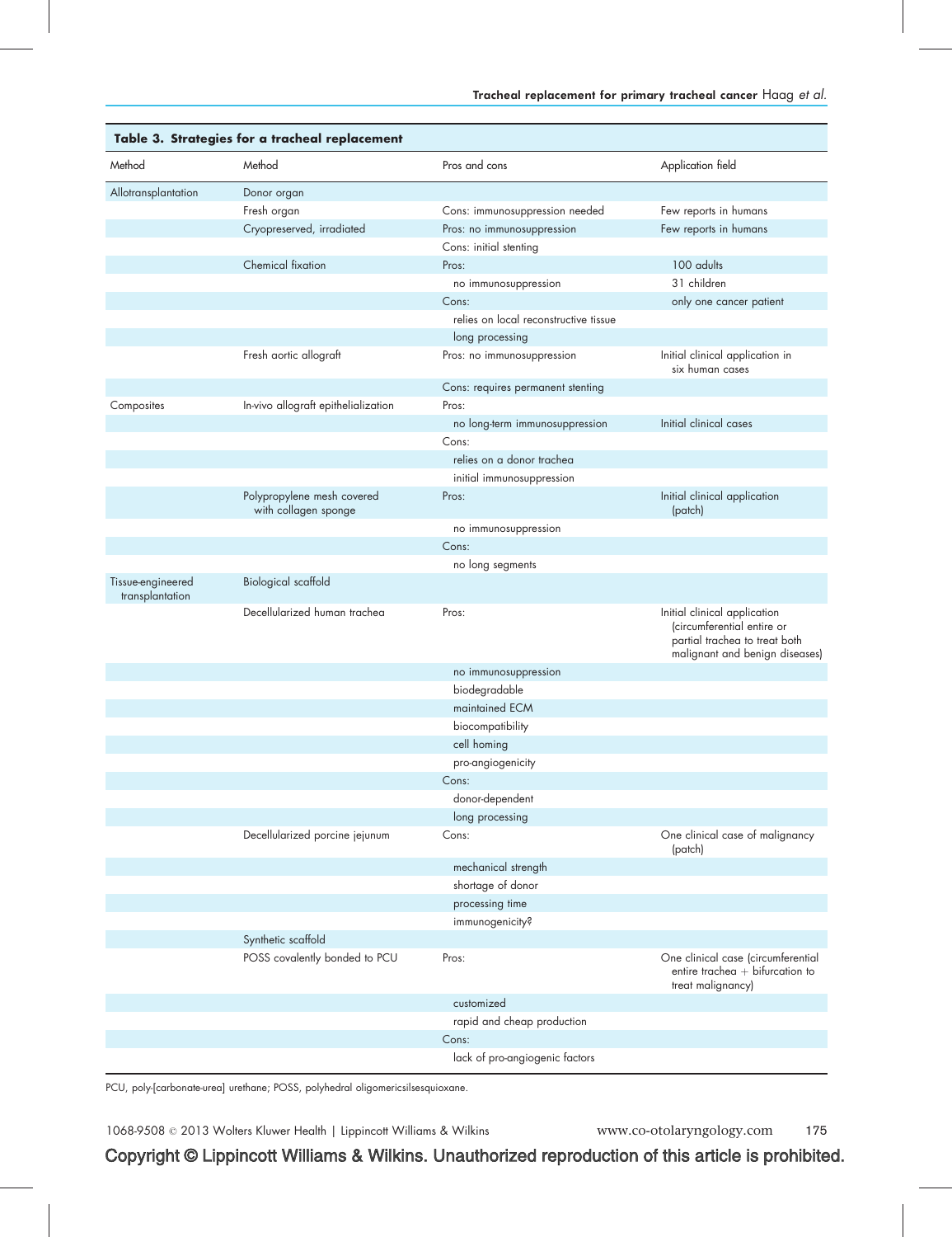<span id="page-5-0"></span>equally described by Rose et al. in 1979 [\[7\]](#page-6-0). With this concept, they used a combination of immunosuppressant-dependent allogenic transplantation and heterotopic in-vivo re-population of the donor organ as a tissue engineered component. The drawback of this method is the very longlasting and complicated engineering period, need of multiple operations, and of immunosuppressive medications in the early phase. The first synthetic-based Y-shaped scaffold re-seeded with the patient's stem cells has been transplanted into a patient in 2011. Jungebluth et al. [\[4](#page-6-0)"[\]](#page-6-0) utilized a computed tomography scan of the patient to reconstruct the removed tracheal section with most accuracy. To provide neo-vascularization to the synthetic graft, different growth factors had been applied into the graft's wall and systemically to the patient. Besides, the omentopexy was also performed as previously described.

## **CONCLUSION**

Despite the relatively simple architecture of the trachea, its replacement has been challenging over the past century and none of the so far described methods can claim to be superior over the others in all respects. The difficulties are related to the anatomical position of the trachea, its continuous exposure to the external environment, and direct connection to the distal airways and lungs. However, one can agree on some basic principles (Table 3).

The conventional tracheal transplantation has some obvious disadvantages. The donor and the recipient must match their MHC profile to be eligible but even so these patients require lifelong immunosuppressive medication, which is associated with severe negative side-effects and high medical costs. Local regulations and ethical guidelines can always influence and delay the process as the method is donor-dependent. This type of tracheal allotransplantation does not appear to be the most promising method for future treatment in tracheal cancer patients.

Tissue engineering is an alternative treatment and has demonstrated its feasibility in the clinical scenario. Different methodologies are available and long-term follow-up will ascertain the ideal strategy. Hence, the intermediate method of using an allogenic donor trachea that is re-seeded in a heterotopical in-vivo model shows quite promising results so far but is very longlasting and, at least in the beginning, associated with immunosuppressive medication. Using decellularized donor tracheas is also rather time consuming and attention must be paid to not destroy the ECM during the

tissue processing. The method requires likewise a donor but immunosuppressive medication can be avoided and preliminary results seem promising.

Synthetic meshes combined with collagen sponges are a fast and easy method to be reproduced. The method relies on the endogenous epithelialization of the implanted graft but experimental studies demonstrated that long segment tracheal replacement does not function with unseeded grafts. Synthetic-based scaffolds re-seeded *in vitro* with autologous cells prior to implantation have several advantages. There is no need of organ donor or immunosuppressive medication postoperatively. The scaffold can be custom-made when it comes to the replacement of the entire trachea with the two main bronchi (Y-shaped). However, strategies must be developed to support neo-angiogenesis and in-situ cell re-population. The application of bioactive molecules during the processing and postoperatively accelerates endogenous regenerative capacity, cell homing, wound healing, and reduced inflammatory responses.

It would also be interesting to include gender and individual specific responses on different constructs to improve this novel approach. Finally, the current guidelines and paradigms for transplantation medicine must be re-evaluated in order to address the ongoing questions and ethical concerns regarding the handling of tissue-engineered tissues/organs.

#### Acknowledgements

This work was supported by European Project FP7-NMP-2011-SMALL-5: BIOtrachea, Biomaterials for Tracheal Replacement in Age-related Cancer via a Humanly Engineered Airway (No. 280584–2), ALF medicine (Stockholm County Council): Transplantation of bioengineered trachea in humans (No. LS1101–0042.), the Swedish Heart-Lung Foundation: Trachea tissue engineering, Doctor Dorka Stiftung: Bioengineering of tracheal tissue. Mega grant of the Russian Ministry of Education and Science (agreement number 11.G34.31.0065).

#### Conflicts of interest

All authors have no conflicts of interest.

#### REFERENCES AND RECOMMENDED READING

Papers of particular interest, published within the annual period of review, have been highlighted as:

of special interest  $\blacksquare$  of outstanding interest

Additional references related to this topic can also be found in the Current World Literature section in this issue (p. 181).

1. Macchiarini P. Primary tracheal tumours. Lancet Oncol 2006; 7:83–91.

2. Grillo HC. Tracheal replacement: a critical review. Ann Thorac Surg 2002; 73:1995–2004.

176 www.co-otolaryngology.com